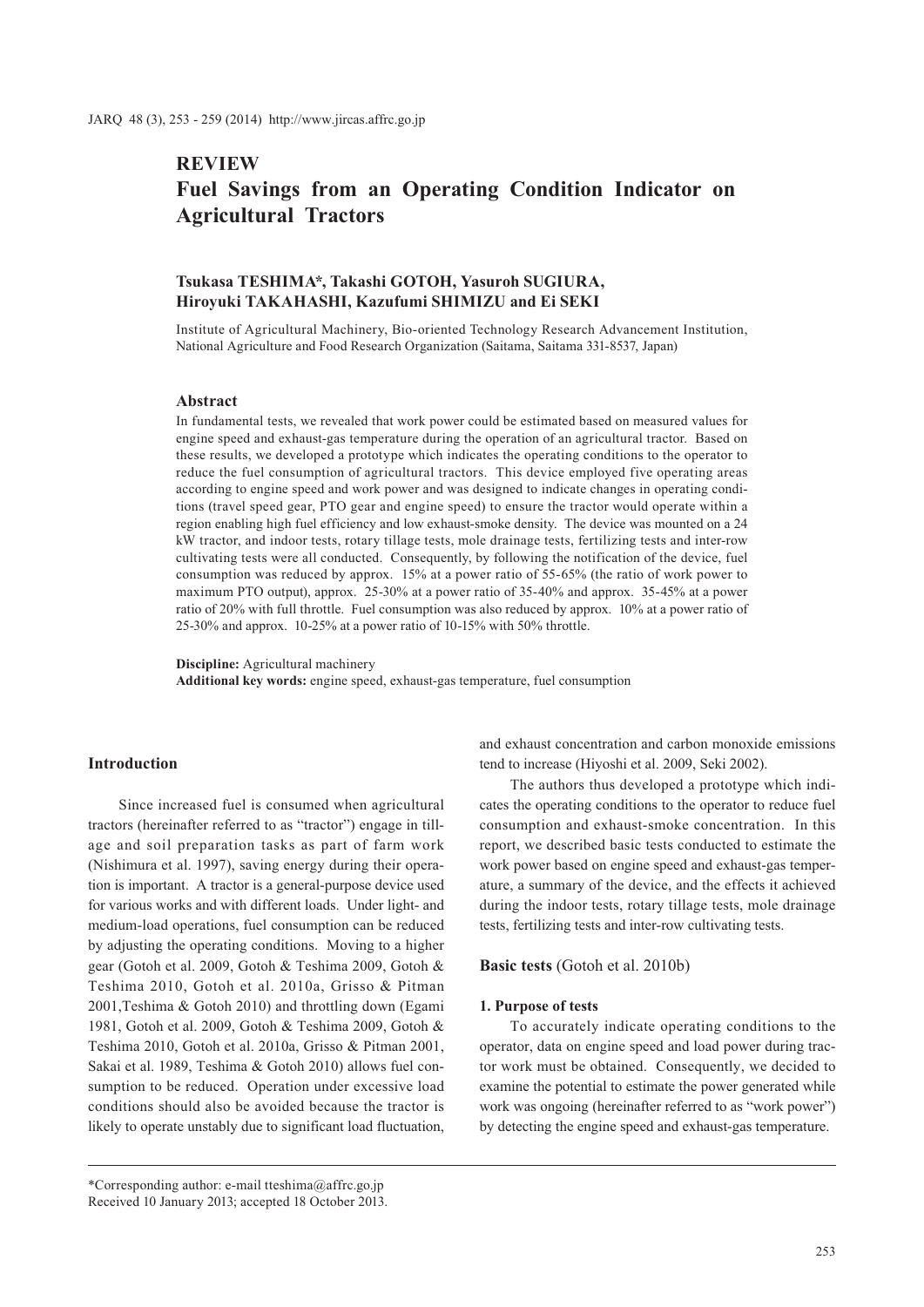T. Teshima et al.

# **2. Tractor and fuel under tests**

For the tests, we used a riding tractor manufactured in Japan and equipped with a 24 kW 3-cylinder direct injection diesel engine (manufactured in 1999). Table 1 shows the major specifications. The fuel used was light diesel oil.

### **3. Test method and conditions**

We conducted the following tests by fixing the tractor in the laboratory, shifting the PTO into first gear and connecting the PTO shaft to the electrical dynamometer (without driving the traveling section). We measured the PTO speed and power using the measurement-control section of the dynamometer, and calculated the engine speed based on the PTO speed and the speed reduction ratio from the engine to the PTO.

(1) Method and conditions of tests to detect the exhaust-gas temperature

To measure the exhaust-gas temperature of the tractor,

**Table 1. Main tractor specifications**

| Type                     | 4 wheel drive                    |
|--------------------------|----------------------------------|
| Length×width×height      | $320 \times 150 \times 199.5$ cm |
| Wheelbase                | 180 cm                           |
| Tread                    | Front: 123 cm, Rear: 115 cm      |
| Total mass, front weight | 1,570 kg, 20 kg $\times$ 5       |
| Tire                     | Front: 8-18-4PR,                 |
|                          | Rear: 3.6-26-4PR                 |
|                          |                                  |
| Type of engine.          | Four-stroke cycle,               |
|                          | 3 cylinders Diesel               |
| Engine power, capacity   | 24 kW/2600 RPM, 1,642 ml         |
| Type of injectors        | Direct injection                 |
| Forward travel speed     | $0.21 - 26.7$ km/h $(20$ gears)  |
| PTO speed                | 556, 787, 994, 1300 RPM          |



Engine speed (RPM)

**Fig. 1. Relation among engine speed, PTO power and exhaust-gas temperature**

a sheath-type (K) thermocouple was attached to the engine exhaust manifold. The tests were conducted by dividing the engine speed without load into 18 stages (1,000-2,600 rpm at 100 rpm intervals plus 2,650 rpm with full throttle) and applying a certain load as a unit of 2 kW at each engine speed through the use of the dynamometer.

(2) Method and conditions of fluctuating load tests

To grasp the propensity of the exhaust-gas temperature to follow the fluctuating load, we observed time-dependent change in the PTO power and exhaust-gas temperature.

# **4. Test results and review**

(1) Results of tests to detect the exhaust-gas temperature

Figure 1 shows the relationship among engine speed, PTO power and exhaust-gas temperature. The exhaust-gas temperature was 79˚C at an engine speed of 1,000 rpm without load. With increasing engine speed and PTO power, the exhaust-gas temperature rose accordingly and reached 630˚C with PTO power of 23 kW and full throttle.

Table 2 shows the regression formulas and determination coefficients for the thermocouple output voltage (exhaust-gas temperature) and PTO power at each engine speed when the data were grouped according to engine

**Table 2. Regression formulas and coefficient of determinations between output voltage of a thermocouple and PTO power**

| Engine speed<br>(RPM) | Regression formulas*                 | Determination<br>coefficients $R^2$ |
|-----------------------|--------------------------------------|-------------------------------------|
| $800 - 900$           | $y = 0.0033x^{2} + 0.559x - 0.802$   | 0.9998                              |
| $900 - 1000$          | $y=0.0138x^{2}+0.952x-2.372$         | 0.9999                              |
| $1000 - 1100$         | $y = -0.0148x^{2} + 0.971x - 2.193$  | 0.9993                              |
| $1100 - 1200$         | $y = -0.0174x^{2} + 1.081x - 2.660$  | 0.9995                              |
| $1200 - 1300$         | $y = -0.0181x^{2} + 1.163x - 3.079$  | 0.9992                              |
| $1300 - 1400$         | $y = -0.0183x^{2} + 1.229x - 3.310$  | 0.9992                              |
| 1400 - 1500           | $y = -0.0199x^{2} + 1.304x - 3.664$  | 0.9997                              |
| $1500 - 1600$         | $y=0.0240x^2+1.429x-4.281$           | 0.9996                              |
| $1600 - 1700$         | $y = -0.0214x^{2} + 1.446x - 4.572$  | 0.9994                              |
| $1700 - 1800$         | $y=0.0243x^{2}+1.554x-5.155$         | 0.9994                              |
| 1800 - 1900           | $y = -0.0242x^2 + 1.603x - 5.539$    | 0.9997                              |
| $1900 - 2000$         | $y=0.0244x^2+1.669x-6.108$           | 0.9995                              |
| $2000 - 2100$         | $y = -0.0235x^2 + 1.684x - 6.493$    | 0.9993                              |
| $2100 - 2200$         | $y = -0.0211x^2+1.666x-6.868$        | 0.9995                              |
| $2200 - 2300$         | $y = -0.0260x^2 + 1.884x - 8.800$    | 0.9991                              |
| $2300 - 2400$         | $y=0.0274x^2+1.987x-9.909$           | 0.9996                              |
| $2400 - 2500$         | $y = -0.0284x^{2} + 2.021x - 10.409$ | 0.9994                              |
| $2500 - 2600$         | $y=0.0029x^2+1.460x-8.577$           | 0.9986                              |
| 2600 - 2650           | $y=0.0670x^2+0.679x-6.793$           | 0.9957                              |

*x*: Output voltage of a thermocouple (mV)

*y*: PTO power (kW)

\* A suitable equation is chosen in the computer program according to the measured engine speed.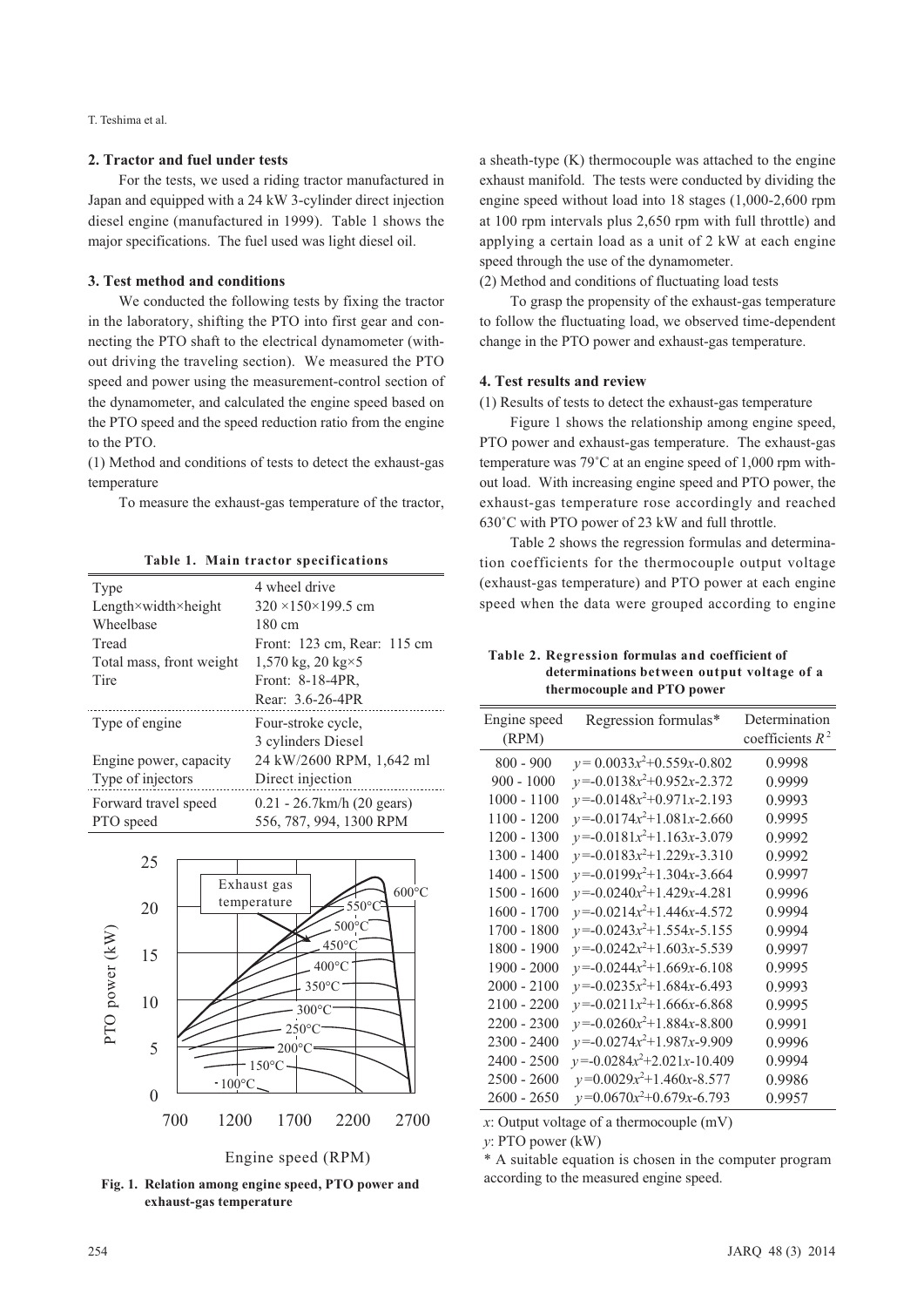speed differences equal to or less than 100 rpm. As far as the data on engine speed difference equal to or less than 100 rpm is concerned, the determination coefficients for the quadratic regression formulas are always 0.99 or more, and it was confirmed that the work power could be estimated with high accuracy.

#### (2) Results of fluctuating load tests

Figure 2 shows the time-dependent change in PTO power and exhaust-gas temperature, which occurred when the dynamometer load changed from 10 to 20 kW in approx. 80 seconds. When the PTO power changed by approx. 10 kW, it took about 20-30 seconds before the exhaust-gas temperature stabilized. However, when the PTO power changed by approx. 2 kW, the response of the exhaust-gas temperature lagged behind by approx. 5 seconds. Thus, we found practically no problem in its propensity to follow the fluctuating load.

# (3) Consideration

The plural regression formulas applicable in each engine speed range showed that work power could be estimated with sufficient accuracy from exhaust-gas temperature. Moreover, when the PTO power changes by approx. 2 kW, there is practically no problem in its propensity to follow the fluctuating load.

Based on these results, we determined the feasibility of estimating work power by detecting engine speed and exhaust-gas temperature in the absence of any abrupt load change in normal work conducted without frequently changing the settings of the travel speed gear, PTO gear or engine speed.

# **Outline of the device, which mainly comprises a notebook computer indicating to the operator**  (Gotoh et al. 2010b)

Based on the basic test results, we developed a prototype which indicates operating conditions allowing good fuel efficiency and reduces exhaust-smoke concentration to the operator. The outline is as described below.

#### **1. Entire device configuration and features**

The prototype consists of an electromagnetic rotation sensor to detect engine speed mounted on the tractor under tests, a K-type sheath thermocouple attached to the engine exhaust manifold and a notebook computer. In accordance with the operating status (engine speed and work power), the device indicates the operating conditions allowing the tractor to be driven facilitating good fuel efficiency and reduced exhaust-smoke concentration to the operator via audio and character messages issued by the computer.

#### **2. How to estimate the engine speed and work power**

In response to the basic test results, we aimed to esti-



**Fig. 2. Response of exhaust-gas temperature to variable load**

mate the engine speed and work power based on the outputs of a rotation sensor and thermocouple, to detect the engine speed and exhaust-gas temperature respectively. To estimate the work power, we used regression formulas (Table 2) which were found based on data on the thermocouple output with around 100 rpm difference in engine speed and work power.

# **3. Configuration of the determination and notification of operating conditions**

Referring to data in previous papers (Gotoh et al. 2009, Gotoh & Teshima 2009, Gotoh & Teshima 2010, Gotoh et al. 2010a, Hiyoshi et al. 2009, Seki 2002, Teshima & Gotoh 2010), we designated the 5 areas: A (Area with high exhaust-smoke concentration), B (Area facilitating good fuel efficiency), C (Area with relatively poor fuel efficiency), D (Area with poor fuel efficiency) and E (Area with extremely poor fuel efficiency) (Fig. 3) in accordance with the engine speed and work power, and ensured that the operator would be notified to change to operating conditions facilitating good fuel efficiency when working in one of areas C, D or E, and change to operating conditions facilitating good fuel efficiency and low exhaust-smoke concentration when working in area A. To maintain work accuracy, we ensured that the travel speed and PTO speed would remain almost unchanged before and after the notifications, except those to lower the exhaust-smoke concentration. However, the operator would be notified to adjust the engine speed to 1,200 rpm for a calculated value under 1,200 rpm, since otherwise the engine may stall due to the excessive load with excessively low engine speed.

### **4. Details of notifications**

Figure 4 shows an example screen display from the device. The top right of the screen shows a diagram of the determination area shown in Figure 3, featuring the current operating status (engine speed and work power) which are circled. Underneath is a notification to change to operating conditions facilitating good fuel efficiency and low exhaustsmoke concentration.

The upper part of Figure 4 shows the screen displayed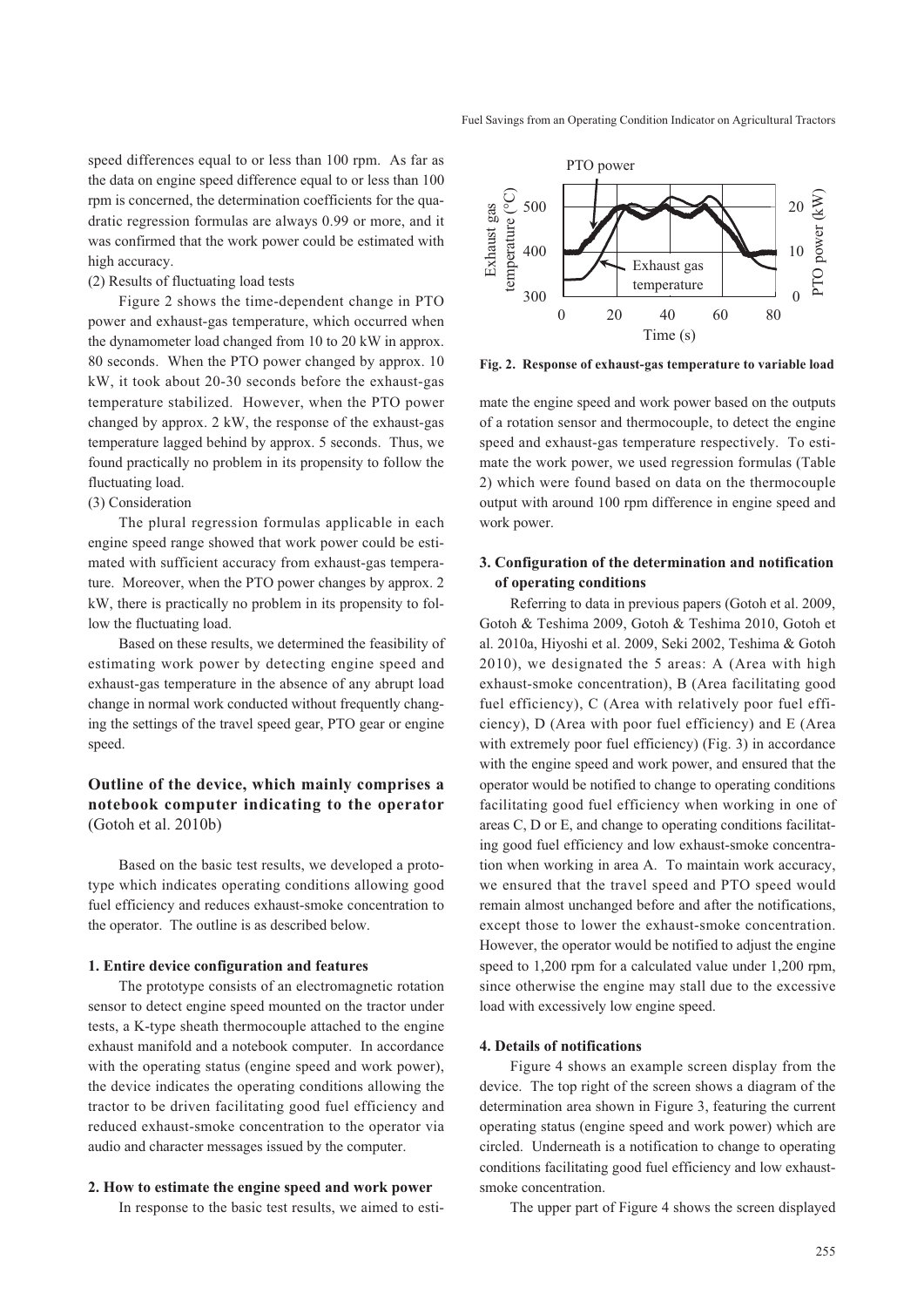

<Example indications of the operating conditions in the areas shown above (Driven in the PTO1 gear)> Area A: Black smoke is rising. Lower travel speed gear by one gear. Area B: The operation conditions are good. Area C: Raise travel speed and PTO gear by one level, and adjust the engine speed to approx. \*\*\* RPM. Area D: Raise travel speed and PTO gear by two levels, and adjust the engine speed to approx. \*\*\* RPM. Area E: Raise travel speed and PTO gear by three levels, and adjust the engine speed to approx. \*\*\* RPM. (In "\*\*\*," the engine speed is indicated as a unit of 100 RPM, at which the operation speed reverts to a level almost equivalent to that before the gears were changed.)

**Fig. 3. Decision areas (upper) and notification example of operating conditions (lower)**



**Fig. 4. Displays of prototype system (upper: before changing operating conditions, lower: after changing operating conditions)**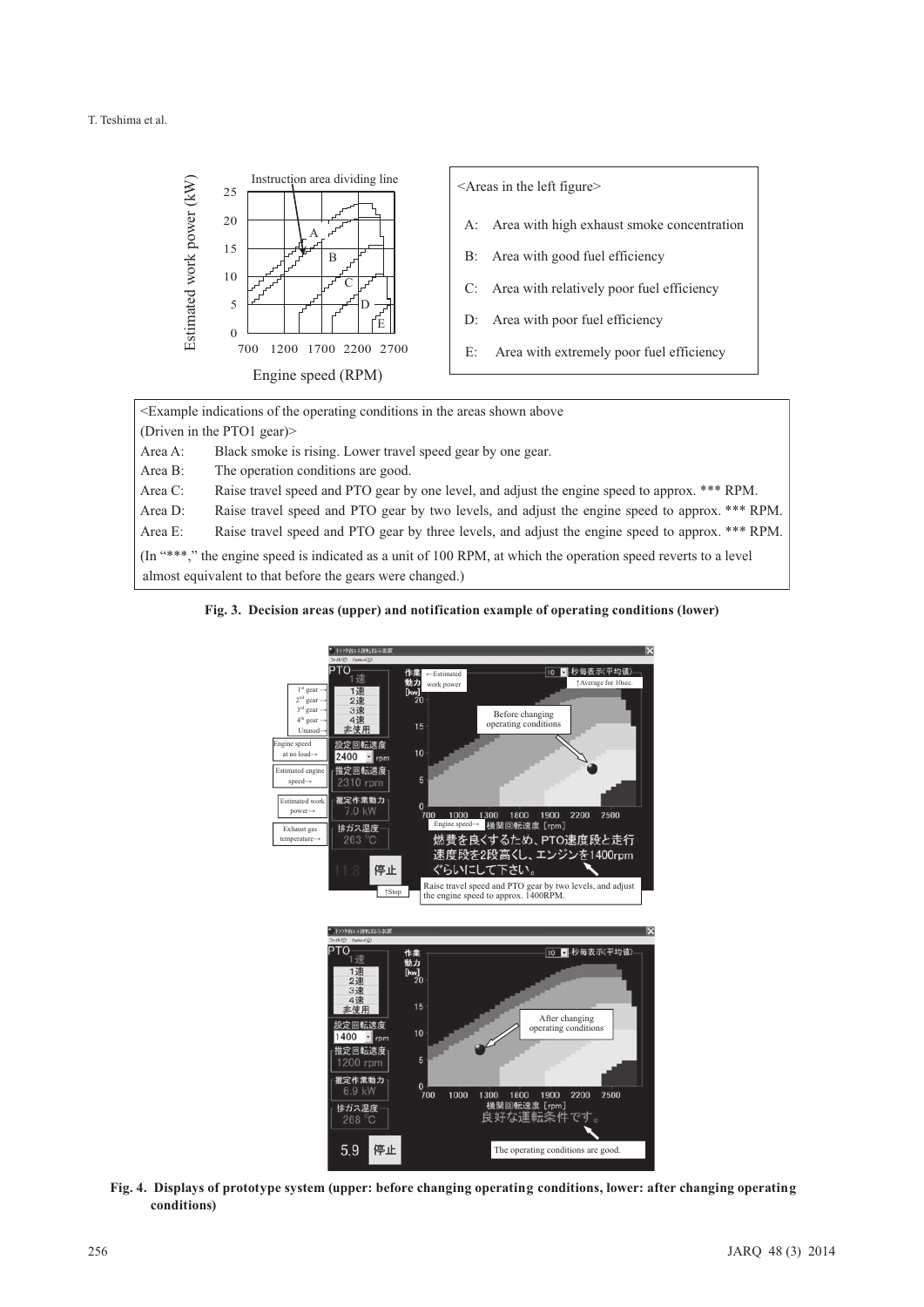Fuel Savings from an Operating Condition Indicator on Agricultural Tractors

for the operation in Area D before the operating conditions are changed and the message "To improve fuel efficiency, raise the travel speed and PTO gears by two levels and adjust the engine speed to approx. 1,400 rpm." is shown. The lower part of Figure 4 shows the screen displayed after the operating conditions are changed in accordance with the notification. After the operating conditions are changed, the operation is conducted in Area B and the message "The operating conditions are good" is shown.

# **Effect confirmation tests with the use of the device**  (Gotoh et al. 2010c, Gotoh et al. 2010d)

#### **1. Test method and conditions**

(1) Device and fuel under tests

For tests to confirm the effect of the device, it was mounted on the same tractor used for the basic tests and the fuel used was light diesel oil.

(2) How to measure the fuel consumption, engine speed and work power

The fuel consumption was measured by attaching a flow detector and flow indicator to the tractor. Also, during the indoor tests, the engine speed and work power were measured using the measurement-control section of the dynamometer. Meanwhile, in the other tests conducted in the field, the engine speed and work power were measured by an electromagnetic rotation sensor attached to the tractor and the K-type sheath thermocouple attached to the engine exhaust manifold. Table 3 shows the field conditions for rotary tillage, mole drainage, fertilizing and inter-row cultivating tests.

#### (3) Indoor test methods

The tractor was fixed in the laboratory, the PTO gear was shifted into first gear and the PTO shaft was connected to the electrical dynamometer. Changing the engine speed and PTO power by some levels (Gotoh et al. 2010c), tests were conducted to check the notifications issued by the device, whereupon further tests were conducted by applying PTO loads equivalent to that applied before changing the tractor operating conditions (PTO gear and engine speed) as notified by the device.

#### (4) Rotary tillage test methods

The work power and other parameters were measured by attaching a rotary tiller with work width of 160 cm to the tractor, shifting the PTO gear to first gear and changing the travel speed gear and engine speed by some levels (Gotoh et al. 2010c) to conduct rotary tillage (target tillage depth: about 12 cm). When the device issued notifications to change the operating conditions, the works were repeated in accordance with the recommended operating conditions (The same procedure was adopted for tests conducted in the field as described below).

(5) Mole drainage tests

| Table 3. Field conditions during rotary tillage, mole drainage, |
|-----------------------------------------------------------------|
| fertilizing and inter-row cultivating tests                     |

|                                | Rotary<br>tillage  | Mole<br>drainage   | Fertilizing,<br>Inter-row<br>cultivating |
|--------------------------------|--------------------|--------------------|------------------------------------------|
| Field                          | Paddy field        | Dry field          | Dry field                                |
| Soil texture                   | Silty Clay         | Clay Loam          | Loam                                     |
| Liquidity index                | 0.28               | $-0.12$            | 0.58                                     |
| Wet Bulk density<br>$(g/cm^3)$ | 1.42               | 1.28               | 1.03                                     |
| Dry Bulk density<br>$(g/cm^3)$ | 0.96               | 0.95               | 0.57                                     |
| Cone index (MPa)               | 0.62<br>$[0-10cm]$ | 0.33<br>$[0-10cm]$ | 0.30<br>$[0-5cm]$                        |
| Cohesion (kPa)                 | 37                 | 24                 | 16                                       |
| Internal friction $(°)$        | 30                 | 25                 | 27                                       |

The work power and other parameters were measured by attaching a vibrating subsoiler with a mole to the tractor and changing the PTO gear, travel speed gear and engine speed by some levels (Gotoh et al. 2010c) to conduct the work (target work depth: about 35 cm).

(6) Fertilizing tests

The work power and other parameters were measured by attaching a broadcaster to the tractor and changing the PTO gear, travel speed gear and engine speed by some levels (Gotoh et al. 2010d) to conduct the work.

(7) Inter-row cultivating tests

The work power and other parameters were measured by attaching a triple rotary inter-row cultivator to the tractor and changing the PTO gear, travel speed gear and engine speed by some levels (Gotoh et al. 2010d) to conduct the work (target work depth: approx. 5 cm).

# **2. Test results**

(1) Results of the indoor tests (Gotoh et al. 2010c)

In the 7 tests, where notifications on the change in operating conditions (PTO gear, engine speed) to reduce fuel consumption were issued, the results for the fuel consumption reduction rates per hour (hereinafter referred to as "fuel consumption reduction rate") were as described below. It should be noted that notifications on the change in operating conditions to reduce the exhaust-smoke concentration were issued in 4 tests.

The fuel consumption reduction rates achieved when the operations were underway with full throttle were 14% at a 53% ratio of PTO power to maximum PTO output (hereinafter referred to as "power ratio"), 28% at a power ratio of 36% and 46% at a power ratio of 18% respectively. Also, the fuel consumption reduction rates achieved when the operations were underway with approx. 75% throttle were 12% at a power ratio of 35% and 31% at a power ratio of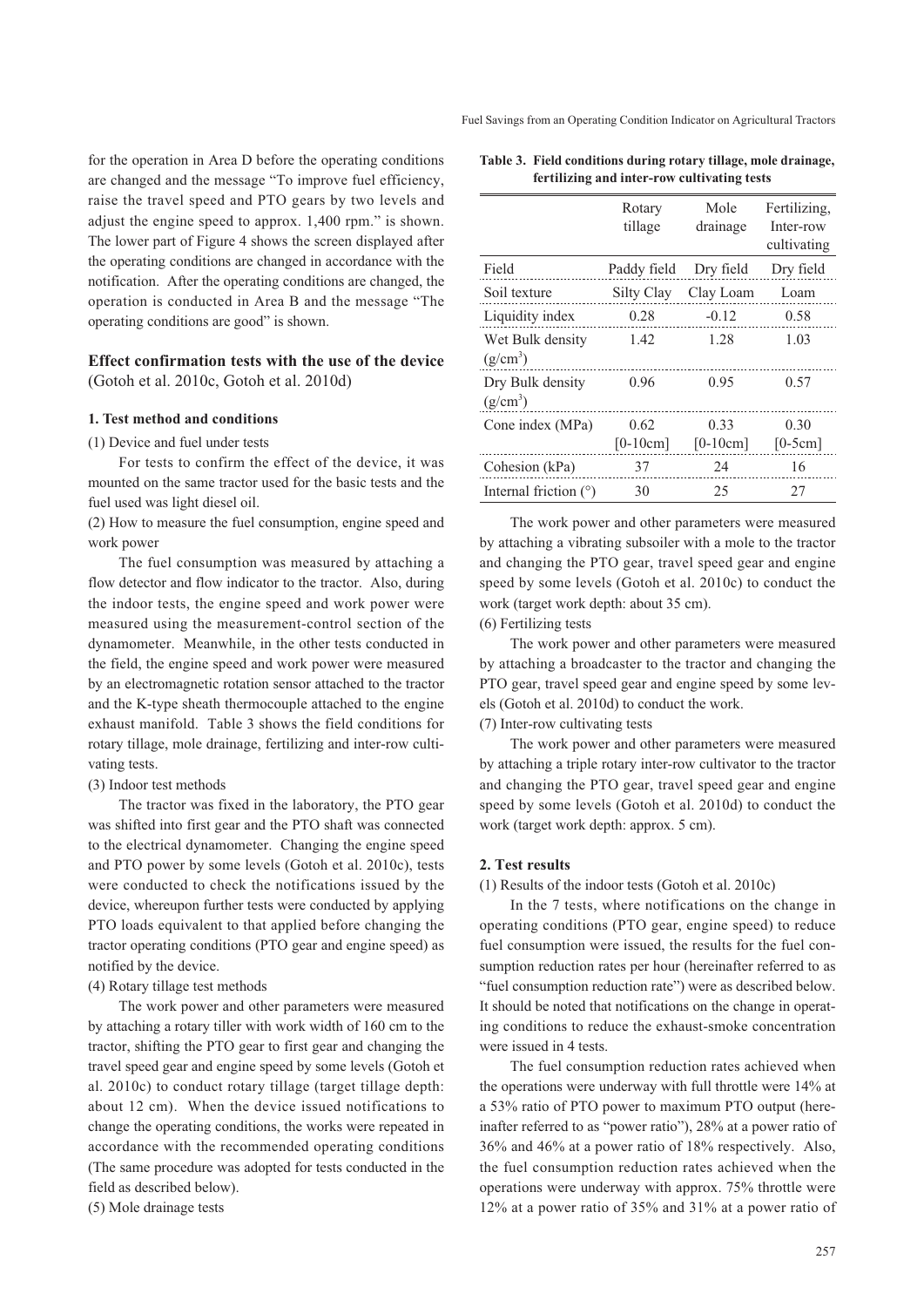#### T. Teshima et al.

|                                         |                   | Indoor         |     |     |     |                           |     |     |      | Rotary tillage |     |  |
|-----------------------------------------|-------------------|----------------|-----|-----|-----|---------------------------|-----|-----|------|----------------|-----|--|
| Throttle opening rate $(\% )$           |                   | 100            |     | 75  |     | 50                        |     | 100 |      |                |     |  |
| Power ratio $(\% )$                     |                   | 36<br>18<br>53 |     | 35  | 18  | 27                        | 9   | 65  | 60   | 40             |     |  |
| Estimated PTO power (kW)                |                   | 12.0           | 7.9 | 4.0 | 8.0 | 14.2<br>6.0<br>4.1<br>2.0 |     |     | 13.4 | 8.9            |     |  |
| Fuel consumption                        | Before indication | 366            | 451 | 690 | 382 | 553                       | 378 | 735 | 389  | 390            | 464 |  |
| (mL/kWh)                                | After indication  | 314            | 326 | 375 | 335 | 384                       | 344 | 653 | 339  | 333            | 346 |  |
| Fuel consumption reduction rate $(\% )$ |                   | 14             | 28  | 46  | 12  | 31                        | 9   |     | 13   |                | 25  |  |

**Table 4. Working conditions and results of indoor and rotary tillage tests**

**Table 5. Working conditions and results of mole drainage, fertilizing and inter-row cultivating tests**

|                                         |                                            | Mole drainage |     |     |     | Fertilizing |                                 |     | Inter-row cultivating |     |     |     |
|-----------------------------------------|--------------------------------------------|---------------|-----|-----|-----|-------------|---------------------------------|-----|-----------------------|-----|-----|-----|
|                                         | Throttle opening rate $(\% )$<br>85<br>100 |               | 75  | 50  | 100 | 85          | 50                              | 100 | 75                    |     | 50  |     |
|                                         | 20<br>Power ratio $(\% )$<br>39<br>12      |               | 15  |     | 33  | 28          | 19                              |     | 24                    | 13  |     |     |
|                                         | Estimated PTO power (kW)                   | 4.7           | 8.9 | 2.9 | 3.5 | 5.0         | 7.8<br>3.7<br>6.9<br>4.0<br>5.6 |     | 2.8                   |     |     |     |
| Fuel consumption<br>(mL/kWh)            | Before indication                          | 721           | 481 | 814 | 529 | 708         | 508                             | 432 | 830                   | 789 | 481 | 683 |
|                                         | After indication                           | 459           | 401 | 578 | 429 | 394         | 423                             | 388 | 474                   | 481 | 435 | 525 |
| Fuel consumption reduction rate $(\% )$ |                                            | 36            | 17  | 29  | 19  | 44          | 17                              | 10  | 43                    | 39  | 10  | 23  |

18% respectively. Furthermore, the fuel consumption reduction rates achieved when the operations were underway with approx. 50% throttle were 9% at a power ratio of 27% and 11% at a power ratio of 9% respectively.

(2) Results of the rotary tillage tests (Gotoh et al. 2010c)

The fuel consumption reduction rates in the 3 tests were 13 to 15% at a power ratio of approx. 60-65% and 25% at a power ratio of approx. 40% while the operations were underway with full throttle. It should be noted that the notifications on the change in operating conditions to reduce the exhaust-smoke concentration were only issued in 1 test.

Table 4 shows the working conditions and results of the indoor and rotary tillage tests.

(3) Results of the mole drainage tests (Gotoh et al. 2010c)

The fuel consumption reduction rates in the 4 tests were 36% at a power ratio of approx. 20% while the operations were underway with full throttle, 17% at a power ratio of approx. 39% and approx. 85% throttle, 29% at a power ratio of approx. 12% and approx. 75% throttle, and 19% at a power ratio of approx. 15% and approx. 50% throttle respectively.

(4) Results of the fertilizing tests (Gotoh et al. 2010d)

The fuel consumption reduction rates in the 3 tests were 44% at a power ratio of approx. 21% while the operations were underway with full throttle, 17% at a power ratio of approx. 33% and approx. 85% throttle, and 10% at a power ratio of approx. 28% and approx. 50% throttle. (5) Results of the inter- row cultivating tests (Gotoh et al. 2010d)

The fuel consumption reduction rates in the 4 tests

were 43% at a power ratio of approx. 19% while the operations were underway with full throttle, 39% at a power ratio of approx. 17% and approx. 75% throttle, and 10 and 23% at power ratios of approx. 24 and 13% while the operations were underway with approx. 50% throttle.

Table 5 shows the working conditions and results of mole drainage, fertilizing and inter-row cultivating tests.

# **Conclusion**

We developed a prototype which indicates the operating conditions (travel speed gear, PTO gear and engine speed) facilitating good fuel efficiency and low exhaustsmoke concentration for the operator. Attaching it to a 24 kW riding tractor, we confirmed that the device issued appropriate notifications by conducting indoor and field tests. Also, the fuel consumption reduction in tests when the device notified changes in operating conditions to reduce fuel consumption were approx. 15% at a power ratio of 55- 65%, 25-30% at a power ratio of 35-40% and 35-45% at a power ratio of approx. 20% while the operations were underway with full throttle, approx. 10 and 30-40% at power ratios of approx. 35 and 10-20% with approx. 75% throttle, and approx. 10 and 10-25% at power ratios of approx. 25- 30% and 10-15% with approx. 50% throttle.

# **References**

Egami, A. (1981) Property and trend of the engine of an agricultural tractor. *Proc. JSAM*, **40**, 193-194 [In Japanese].